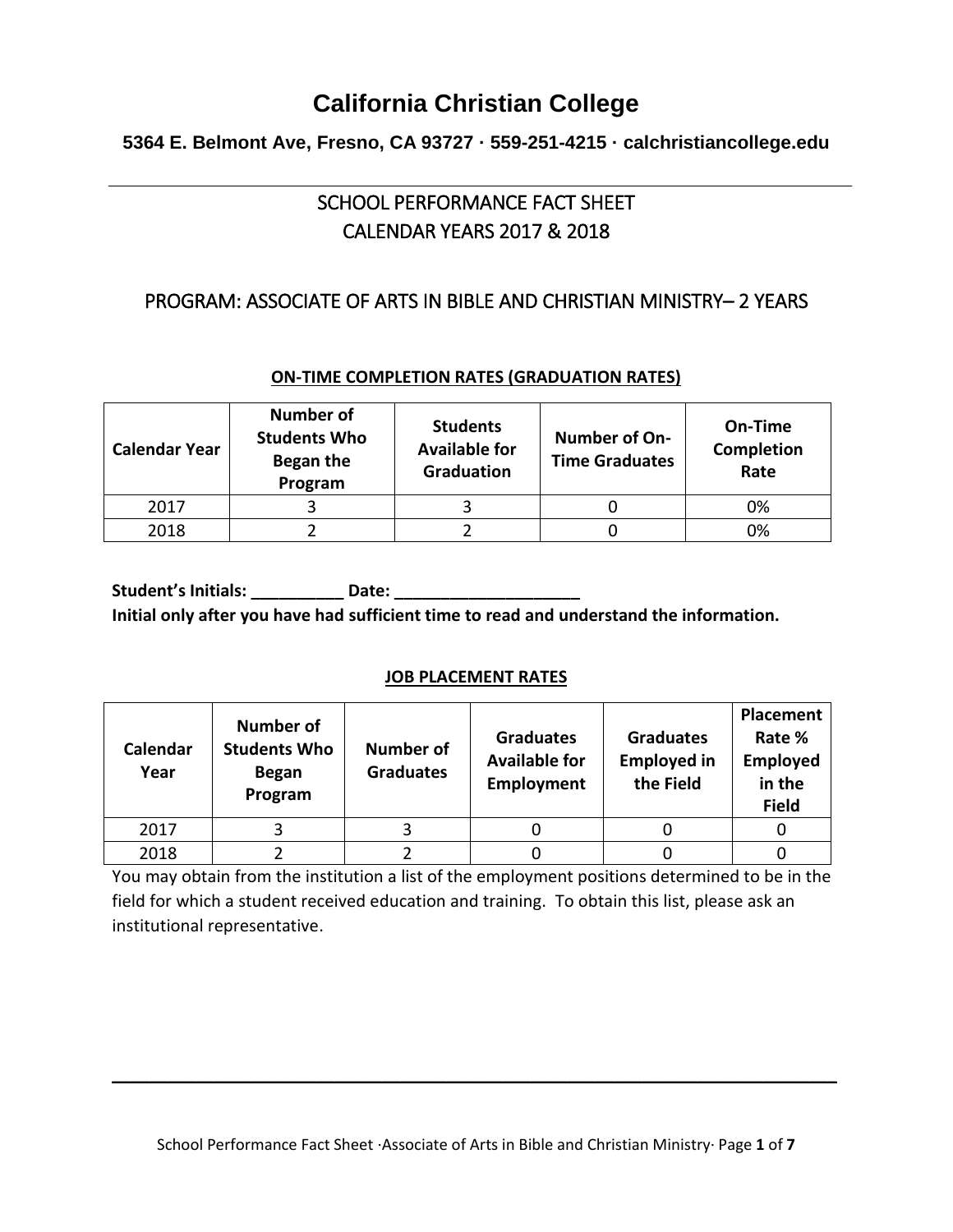## **5364 E. Belmont Ave, Fresno, CA 93727 · 559-251-4215 · calchristiancollege.edu**

#### **GAINFULLY EMPLOYED CATEGORIES**

| Calendar<br>Year | <b>Graduate Employed in the</b><br>Field 20-29 Hours Per Week | <b>Graduates Employed</b><br>in the Field at Least<br><b>30 Hours Per Week</b> | <b>Total Graduates</b><br><b>Employed in the</b><br><b>Field</b> |
|------------------|---------------------------------------------------------------|--------------------------------------------------------------------------------|------------------------------------------------------------------|
| 2017             |                                                               |                                                                                |                                                                  |
| 2018             |                                                               |                                                                                |                                                                  |

#### **PART-TIME VS FULL-TIME EMPLOYMENT**

#### **SINGLE POSITION VS. CONCURRENT AGGREGATED POSITION**

| Calendar<br>Year | <b>Graduate Employed in the</b><br><b>Field in a Single Position</b> | <b>Graduates Employed in</b><br>the Field in Concurrent<br><b>Aggregated Positions</b> | <b>Total Graduates</b><br><b>Employed in the</b><br><b>Field</b> |
|------------------|----------------------------------------------------------------------|----------------------------------------------------------------------------------------|------------------------------------------------------------------|
| 2017             |                                                                      |                                                                                        |                                                                  |
| 2018             |                                                                      |                                                                                        |                                                                  |

#### **SELF-EMPLOYED / FREELANCE POSITIONS**

| <b>Calendar Year</b> | <b>Graduates Employed who are Self-</b><br><b>Employed or Working Freelance</b> | <b>Total Graduates Employed in</b><br>the Field |
|----------------------|---------------------------------------------------------------------------------|-------------------------------------------------|
| 2017                 |                                                                                 |                                                 |
| 2018                 |                                                                                 |                                                 |

#### **INSTITUTIONAL EMPLOYMENT**

| <b>Calendar Year</b> | <b>Graduates Employed in the Field who are</b><br><b>Employed by the Institution, an Employer</b><br>Owned by the Institution, or an Employer<br>who Shares Ownership with the<br>Institution. | <b>Total Graduates Employed in</b><br>the Field |
|----------------------|------------------------------------------------------------------------------------------------------------------------------------------------------------------------------------------------|-------------------------------------------------|
| 2017                 |                                                                                                                                                                                                |                                                 |
| 2018                 |                                                                                                                                                                                                |                                                 |

**Student's Initials: \_\_\_\_\_\_\_\_\_\_ Date: \_\_\_\_\_\_\_\_\_\_\_\_\_\_\_\_\_\_\_\_ Initial only after you have had sufficient time to read and understand the information.**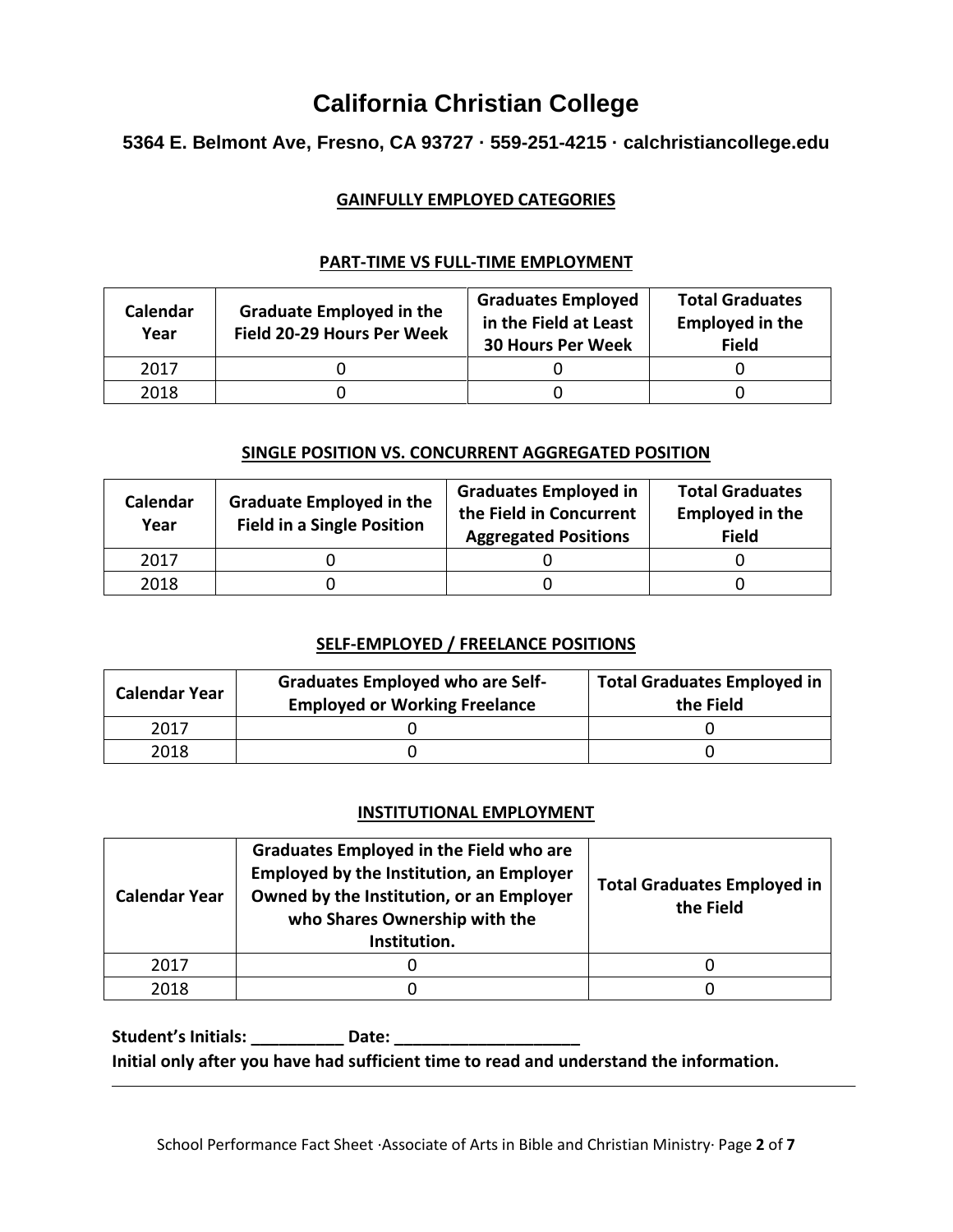### **5364 E. Belmont Ave, Fresno, CA 93727 · 559-251-4215 · calchristiancollege.edu**

| Calendar<br>Year | <b>Number of</b><br><b>Graduates in</b><br>Calendar<br>Year | <b>Number of</b><br><b>Graduates</b><br><b>Taking Exam</b> | <b>Number</b><br><b>Who Passed</b><br><b>First</b><br><b>Available</b><br>Exam | <b>Number</b><br><b>Who Failed</b><br><b>First</b><br><b>Available</b><br>Exam | Passage Rate |
|------------------|-------------------------------------------------------------|------------------------------------------------------------|--------------------------------------------------------------------------------|--------------------------------------------------------------------------------|--------------|
| 2017             |                                                             |                                                            |                                                                                |                                                                                |              |
| 2018             |                                                             |                                                            |                                                                                |                                                                                |              |

### **LICENSE EXAMINATION PASSAGE RATES**

#### **NOTE:**

The programs at California Christian College do not lead to employment which requires state licensing examinations.

Student's Initials: \_\_\_\_\_\_\_\_\_\_\_\_ Date: \_\_\_\_\_\_\_\_ **Initial only after you have had sufficient time to read and understand the information.**

#### **SALARY AND WAGE INFORMATION**

#### **ANNUAL SALARY AND WAGES REPORTED FOR GRADUATES EMPLOYED IN THE FIELD**

| Calendar<br>Year | <b>Graduates</b><br><b>Available for</b><br>Employment | Graduates<br>Employed<br>in Field | \$25,000 | \$40,000 | $$20,001$ - $$35,001$ - $$45,001$ - $$45,001$ -<br>\$45,000 | \$50,000 | <b>No Salary</b><br><b>Information</b><br>Reported |
|------------------|--------------------------------------------------------|-----------------------------------|----------|----------|-------------------------------------------------------------|----------|----------------------------------------------------|
| 2017             |                                                        |                                   |          |          |                                                             |          |                                                    |
| 2018             |                                                        |                                   |          |          |                                                             |          |                                                    |

A list of sources used to substantiate salary disclosures is available from the school. To obtain this list, please ask an institutional representative.

**Student's Initials: \_\_\_\_\_\_\_\_\_\_ Date: \_\_\_\_\_\_\_\_\_\_\_\_\_\_\_\_\_\_\_\_ Initial only after you have had sufficient time to read and understand the information.**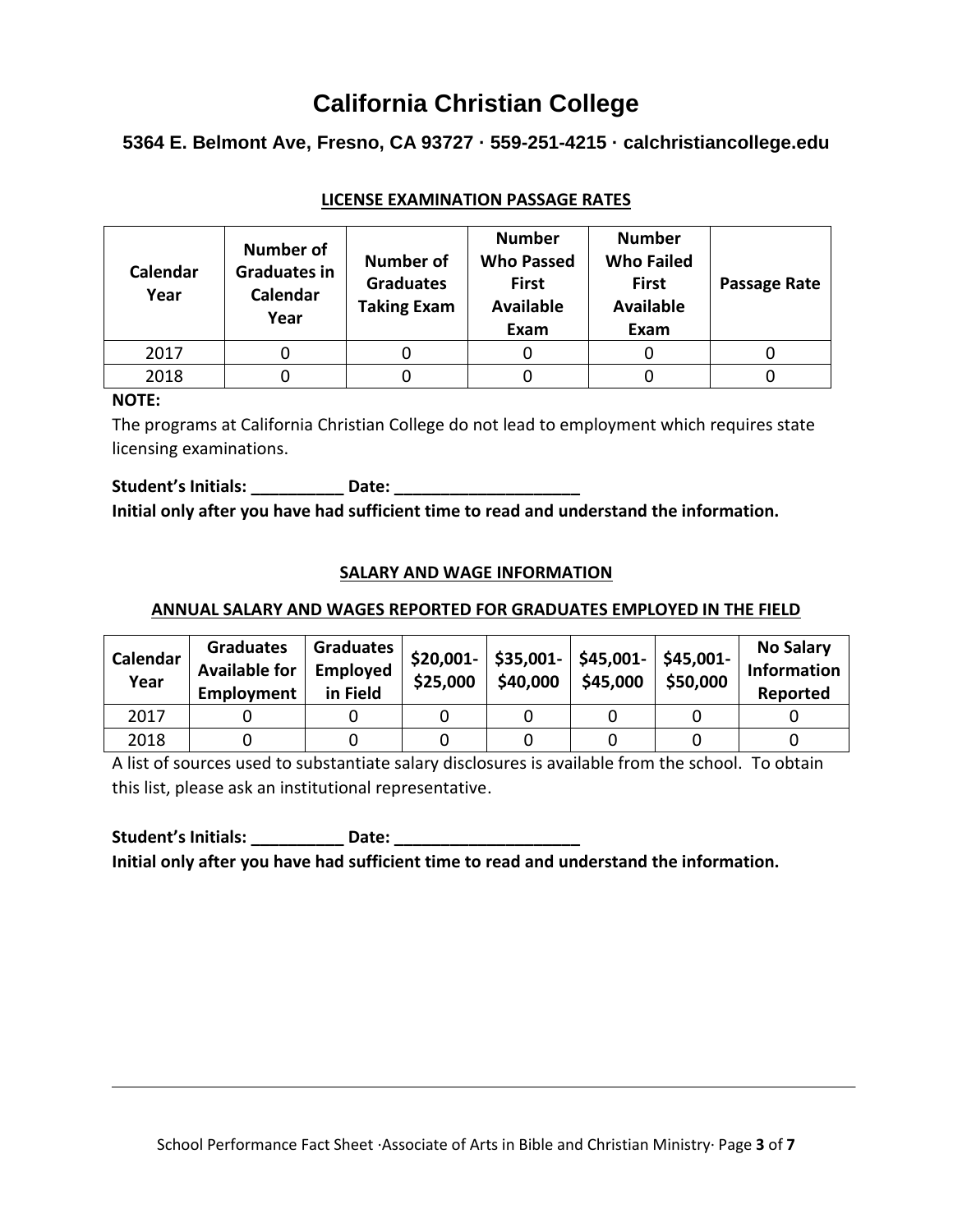## **5364 E. Belmont Ave, Fresno, CA 93727 · 559-251-4215 · calchristiancollege.edu**

#### **COST OF EDUCATION PROGRAM**

Total charges for the program for students completing on-time in 2018: **\$30,180**. Additional charges may be incurred if the program is not completed on-time.

**Student's Initials: \_\_\_\_\_\_\_\_\_\_ Date: \_\_\_\_\_\_\_\_\_\_\_\_\_\_\_\_\_\_\_\_ Initial only after you have had sufficient time to read and understand the information.**

| Most recent three<br>year cohort default<br>rate, as reported by<br>the United State<br>Department of<br><b>Education</b> | The percentage of<br>enrolled students in<br>2018 receiving<br>federal student loans<br>to pay for this<br>program. | The percentage of<br>graduates in 2018<br>with federal student<br>loans as calculated<br>by the institution. | The average amount<br>of federal student<br>loan debt of 2018<br>graduates who took<br>out federal student<br>loans at this<br>institution. |
|---------------------------------------------------------------------------------------------------------------------------|---------------------------------------------------------------------------------------------------------------------|--------------------------------------------------------------------------------------------------------------|---------------------------------------------------------------------------------------------------------------------------------------------|
| 15.3%                                                                                                                     | 33%                                                                                                                 | 0%                                                                                                           | SÜ                                                                                                                                          |

#### **FEDERAL STUDENT LOAN DEBT**

The percentage of students who defaulted on their federal student loans is called the Cohort Default Rate (CDR). It shows the percentage of this school's students who were more than 270 days (9 months) behind on their federal student loans within three years of when the first payment was due. This is the most recent CDR reported by the U.S. Department of Education.

Student's Initials: **Date: Date: Date: Date: Propriet: Propriet: Propriet: Propriet: Propriet: Propriet: Propriet: Propriet: Propriet: Propriet: Propriet: Propriet: Propriet: Propriet: P Initial only after you have had sufficient time to read and understand the information.**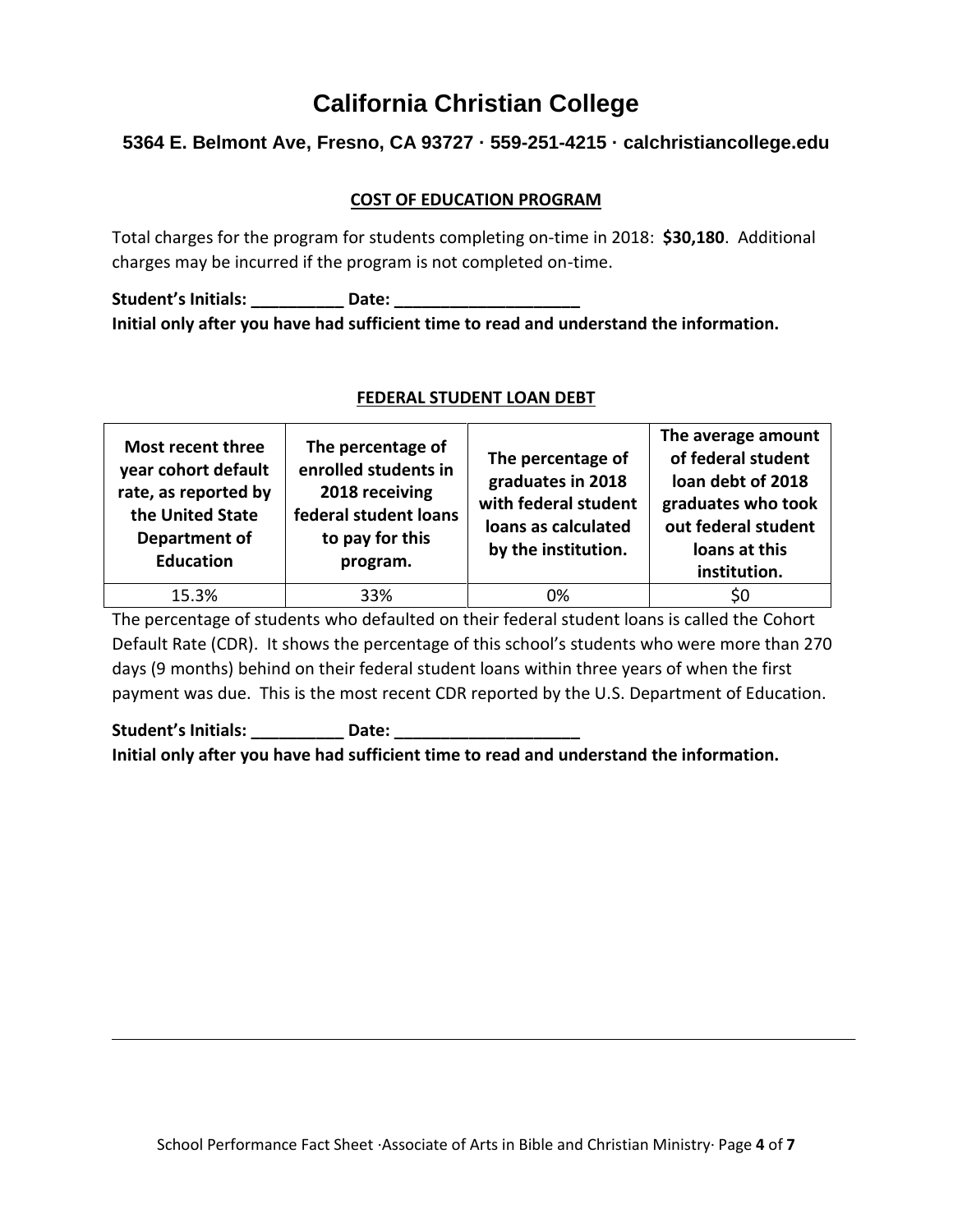## **5364 E. Belmont Ave, Fresno, CA 93727 · 559-251-4215 · calchristiancollege.edu**

This fact sheet is filed with the Bureau for Private Postsecondary Education. Regardless of any information you may have relating to completion rates, placement rates, starting salaries, or license exam passage rates, this fact sheet contains the information as calculated pursuant to state law.

Any questions a student may have regarding this fact sheet that have not been satisfactorily answered by the institution may be directed to the Bureau for Private Postsecondary Education at 2535 Capitol Oaks Drive, Suite 400, Sacramento, CA 95833, [www.bppe.ca.gov,](http://www.bppe.ca.gov/) toll-free telephone number (888) 370-7589 or by fax (916) 263-1897.

Student Name - Print

Student Signature Date Date

School Official Date Date Date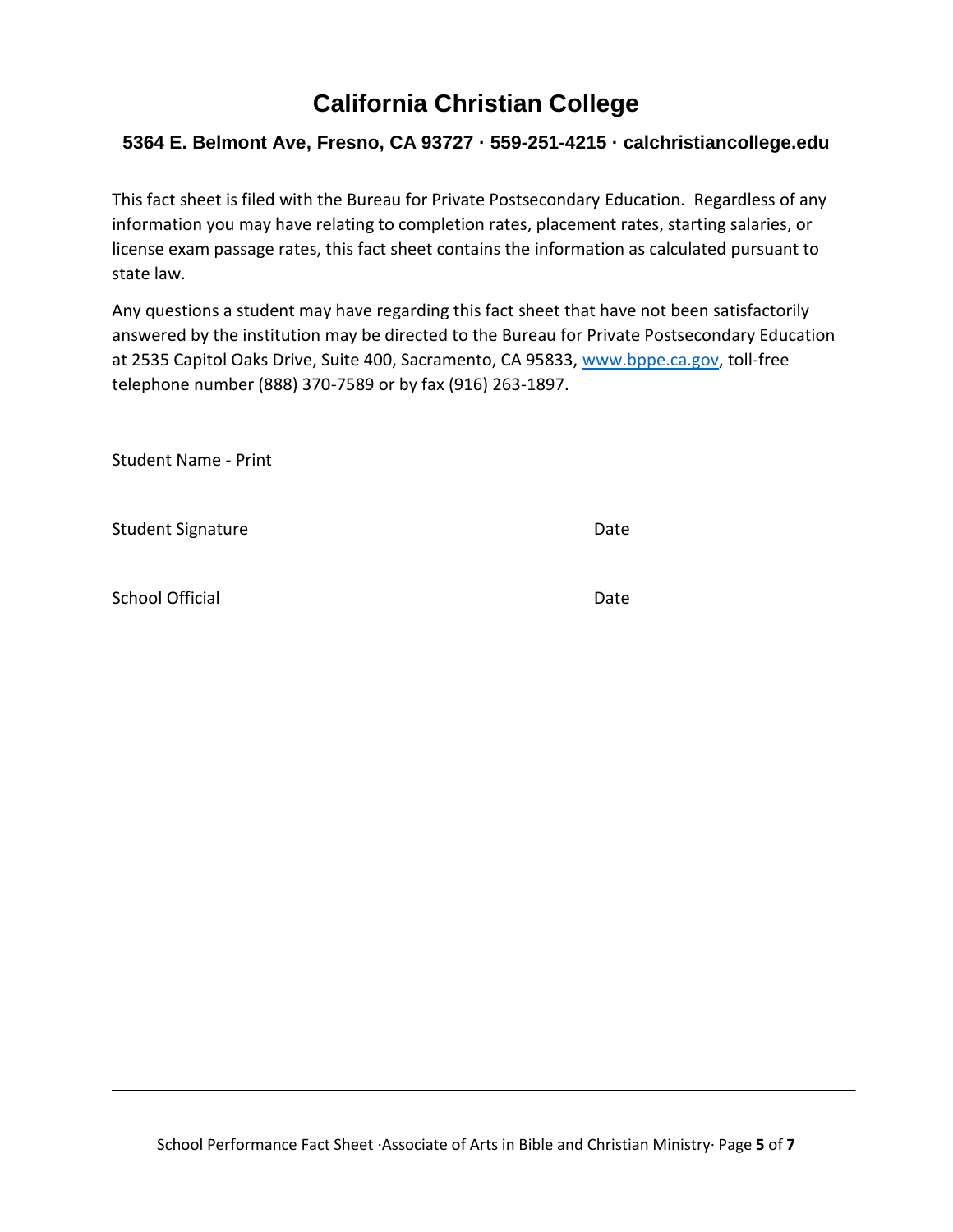## **5364 E. Belmont Ave, Fresno, CA 93727 · 559-251-4215 · calchristiancollege.edu**

#### **DEFINITIONS**

·"Number of Students Who Began Program" means the number of students who began a program who were scheduled to complete the program within 100% of the published program length within the reporting calendar year and excludes all students who cancelled during the cancellation period.

· "Students available for graduation" is the number of students who began the program minus the number of students who have died, been incarcerated, or been called to active military duty.

·"Number of On-time Graduates" is the number of students who completed the program within 100% of the published program length within the reporting calendar year.

 $\cdot$  "On-time Completion Rate" is the number of on-time graduates divided by the number of students available for graduation.

· "Graduates Available for Employment" means the number of graduates minus the number of graduates unavailable for employment.

· "Graduates Unavailable for Employment" means the graduates who, after graduation, die, become incarcerated, are called to active military duty, are international students that leave the United States or do not have a visa allowing employment in the United States, or are continuing their education in an accredited or bureau-approved postsecondary institution.

· "Graduates Employed in the Field" means graduates who beginning within six months after a student completes the applicable educational program are gainfully employed, whose employment has been reported, and for whom the institution has documented verification of employment.

· "Placement Rate Employed in the Field" is calculated by dividing the number of graduates gainfully employed in the field by the number of graduates available for employment.

· "Salary" is as reported by graduate or graduate's employer.

· "No Salary Information Reported" is the number of graduates for whom, after making reasonable attempts, the school was not able to obtain salary information.